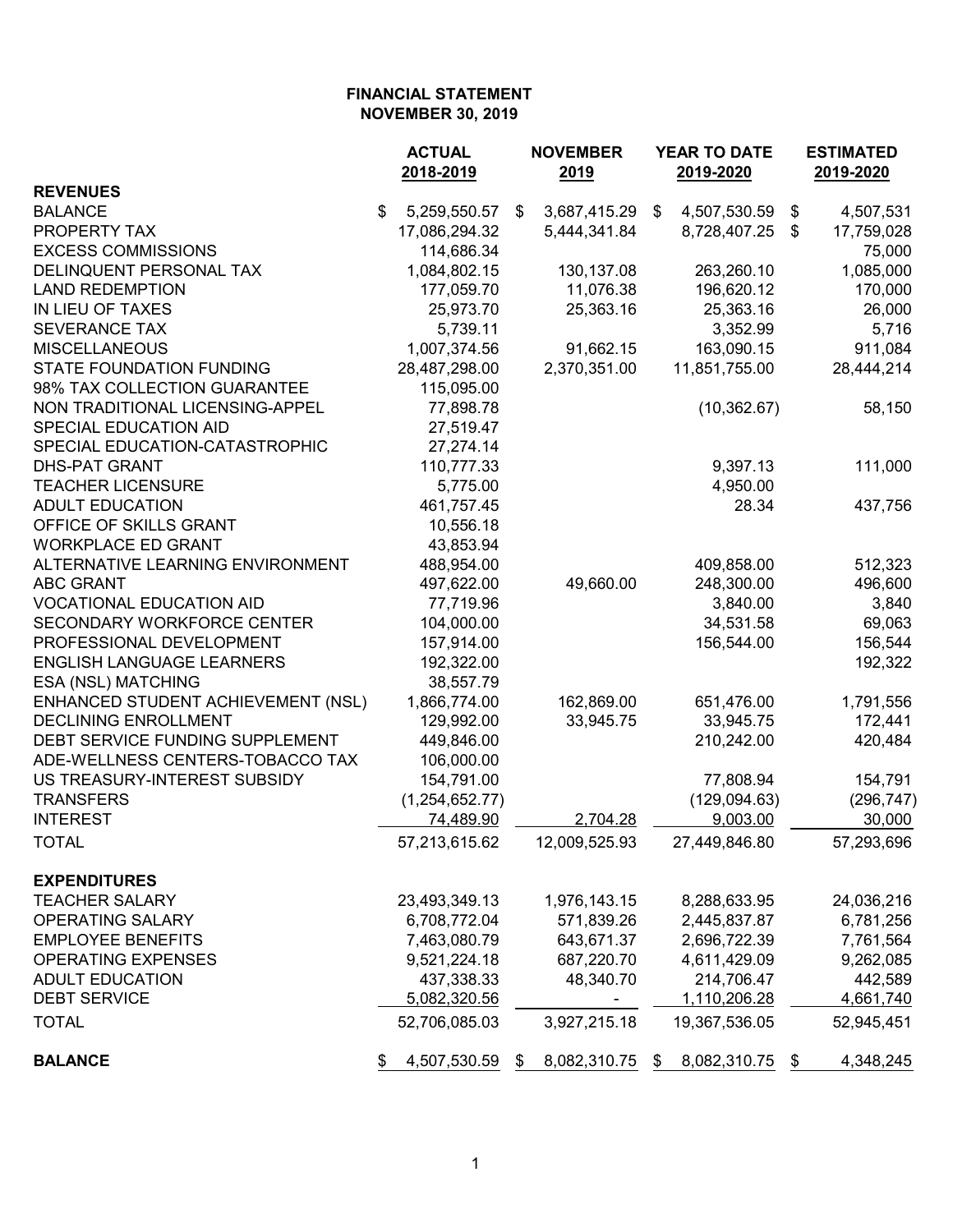|                                                                 | <b>ACTUAL</b><br>2018-2019 | <b>NOVEMBER</b><br>2019 | <b>YEAR TO DATE</b><br>2019-2020 | <b>ESTIMATED</b><br>2019-2020 |  |  |
|-----------------------------------------------------------------|----------------------------|-------------------------|----------------------------------|-------------------------------|--|--|
|                                                                 | <b>BUILDING FUND</b>       |                         |                                  |                               |  |  |
| <b>REVENUES</b>                                                 |                            |                         |                                  |                               |  |  |
| <b>BALANCE</b>                                                  | 11,493,672.12 \$<br>S.     | 2,954,320.80            | \$<br>4,792,375.09               | 4,792,375<br>\$               |  |  |
| <b>GOOD FAITH DEPOSIT</b>                                       |                            |                         | 3,593.41                         |                               |  |  |
| <b>ACADEMIC FACILITIES PARTNERSHIP</b>                          | 2,409,789.09               |                         | 1,506,660.93                     | 3,017,664                     |  |  |
| <b>DEBT SAVINGS TRANSFER</b><br>NET REMAINING REFUNDING BONDS   |                            |                         |                                  |                               |  |  |
| <b>INTEREST</b>                                                 | 93,275.78                  | 5,351.03                | 36,173.78                        | 75,000                        |  |  |
| DONATIONS-TURF/SCOREBOARD                                       | 32,500.00                  | 25,000.00               | 197,500.00                       | 189,000                       |  |  |
| REFUND PRIOR YEAR EXPENDITURES                                  |                            |                         |                                  |                               |  |  |
| TRANSFER-OPERATING                                              | 1,000,000.00               |                         |                                  |                               |  |  |
| <b>TRANSFERS-TURF</b>                                           | 22,500.00                  |                         | 21,000.00                        |                               |  |  |
| <b>TOTAL</b>                                                    | 15,051,736.99              | 2,984,671.83            | 6,557,303.21                     | 8,074,039                     |  |  |
| <b>EXPENDITURES</b>                                             |                            |                         |                                  |                               |  |  |
| <b>LAND</b>                                                     | 992,078.39                 |                         |                                  |                               |  |  |
| <b>PURCHASED SERVICES</b>                                       | 784,691.76                 | 4,762.91                | 76,963.56                        | 90,274                        |  |  |
| <b>EQUIPMENT &amp; FURNITURE</b><br><b>BUILDINGS-REMODELING</b> | 173,926.72<br>7,823.00     | 57,842.47               | 490,623.50                       | 464,966                       |  |  |
| <b>BUILDINGS-NEW &amp; ADDITIONS</b>                            | 7,227,103.03               | 494,876.85              | 2,881,491.80                     | 5,583,398                     |  |  |
| <b>RENTAL-EQUIPMENT &amp; VEHICLES</b>                          |                            |                         |                                  |                               |  |  |
| <b>FEES</b>                                                     |                            |                         |                                  |                               |  |  |
| <b>SUPPLIES</b>                                                 | 60,873.66                  | 8,800.56                | 39,059.31                        | 112,500                       |  |  |
| <b>IMPROVEMENTS</b>                                             | 1,012,865.34               |                         | 650,776.00                       | 660,203                       |  |  |
| <b>TOTAL</b>                                                    | 10,259,361.90              | 566,282.79              | 4,138,914.17                     | 6,911,341                     |  |  |
| <b>BALANCE</b>                                                  | 4,792,375.09               | 2,418,389.04            | 2,418,389.04                     | 1,162,698.09                  |  |  |
|                                                                 |                            |                         |                                  |                               |  |  |
| <b>BALANCE</b>                                                  | 2,660,530.00               | 3,169,295.70            | 3,003,505.70                     | 3,003,505.70                  |  |  |
| <b>INTEREST</b>                                                 | 63,997.12                  |                         | 36,695.37                        | 76,543.00                     |  |  |
| <b>TRANSFERS</b>                                                | 278,978.58                 |                         | 129,094.63                       | 276,747                       |  |  |
| <b>SINKING FUND PAYMENTS</b>                                    |                            |                         |                                  |                               |  |  |
| <b>BALANCE</b>                                                  | 3,003,505.70               | 3,169,295.70            | 3,169,295.70                     | 3,356,796                     |  |  |
| <b>TOTAL BUILDING FUND</b>                                      | 7,795,880.79<br>\$         | 5,587,684.74<br>\$      | 5,587,684.74<br>\$               | 4,519,494<br>\$               |  |  |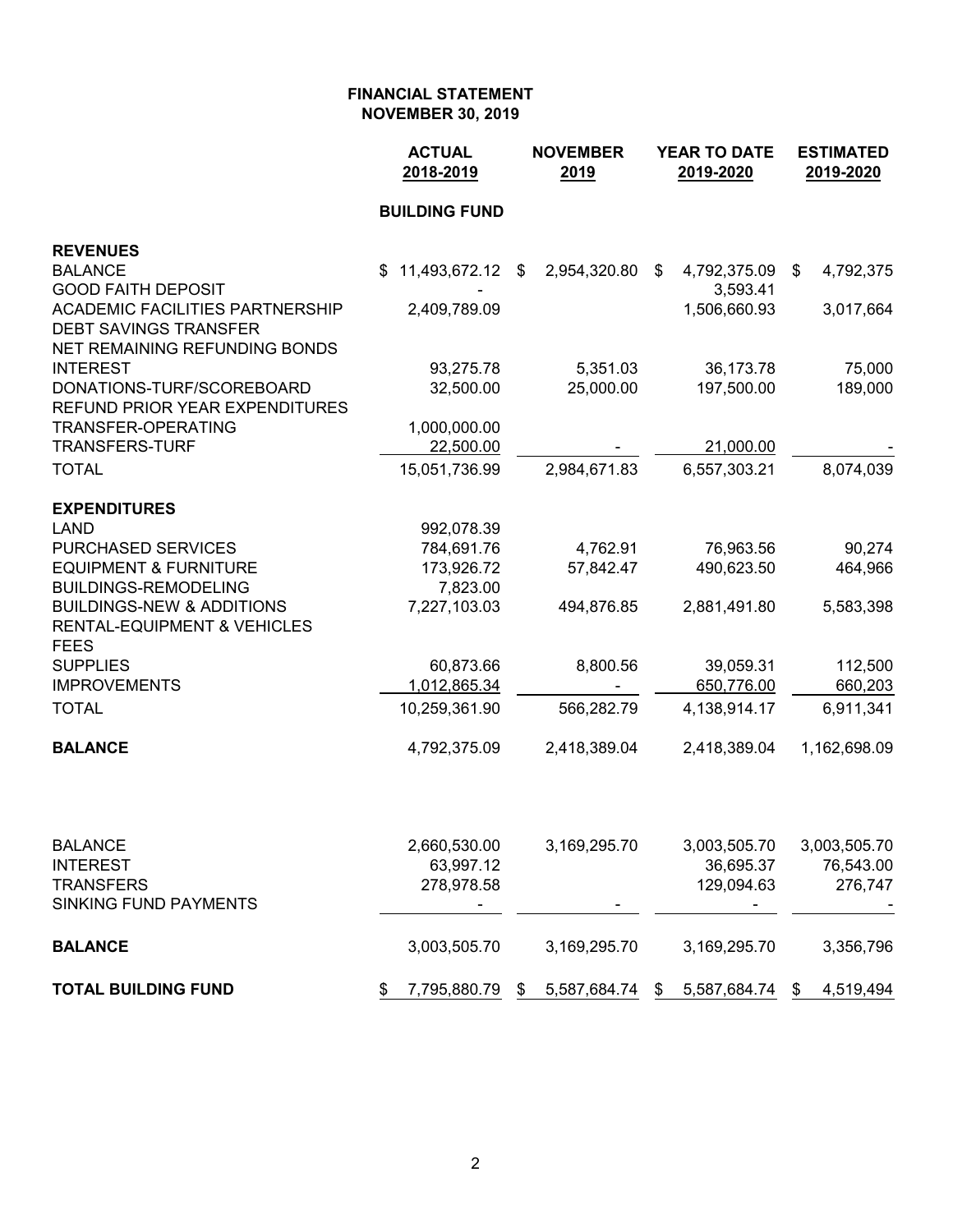|                                                                                                                                                                                                       | <b>ACTUAL</b><br>2018-2019 |                                      |    | <b>NOVEMBER</b><br>2019 | <b>YEAR TO DATE</b><br>2019-2020 | <b>ESTIMATED</b><br>2018-2019 |                |
|-------------------------------------------------------------------------------------------------------------------------------------------------------------------------------------------------------|----------------------------|--------------------------------------|----|-------------------------|----------------------------------|-------------------------------|----------------|
|                                                                                                                                                                                                       |                            | <b>BUILDING FUND-ADULT EDUCATION</b> |    |                         |                                  |                               |                |
| <b>REVENUES</b><br><b>BALANCE</b><br><b>GENERAL IMPROVEMENT PAYMENT</b><br>REFUND PRIOR YEAR EXPENDITURE<br><b>TOTAL</b>                                                                              | \$                         | 7,161.00 \$<br>7,161.00              |    | 4,989.10 \$<br>4,989.10 | 4,989.10<br>4,989.10             | -\$                           | 7,161<br>7,161 |
| <b>EXPENDITURES</b><br><b>ARCHITECT &amp; ENGINEERS</b><br><b>PURCHASED SERVICES</b><br><b>LAND &amp; IMPROVEMENTS</b><br><b>BUILDINGS-NEW &amp; ADDITIONS</b><br><b>SUPPLIES</b><br><b>EQUIPMENT</b> |                            | 489.54<br>1,682.36                   |    |                         |                                  |                               |                |
| <b>TOTAL</b>                                                                                                                                                                                          |                            | 2,171.90                             |    |                         |                                  |                               |                |
| <b>BALANCE</b>                                                                                                                                                                                        | \$                         | 4,989.10                             | \$ | 4,989.10                | \$<br>4,989.10                   | \$                            | 7,161          |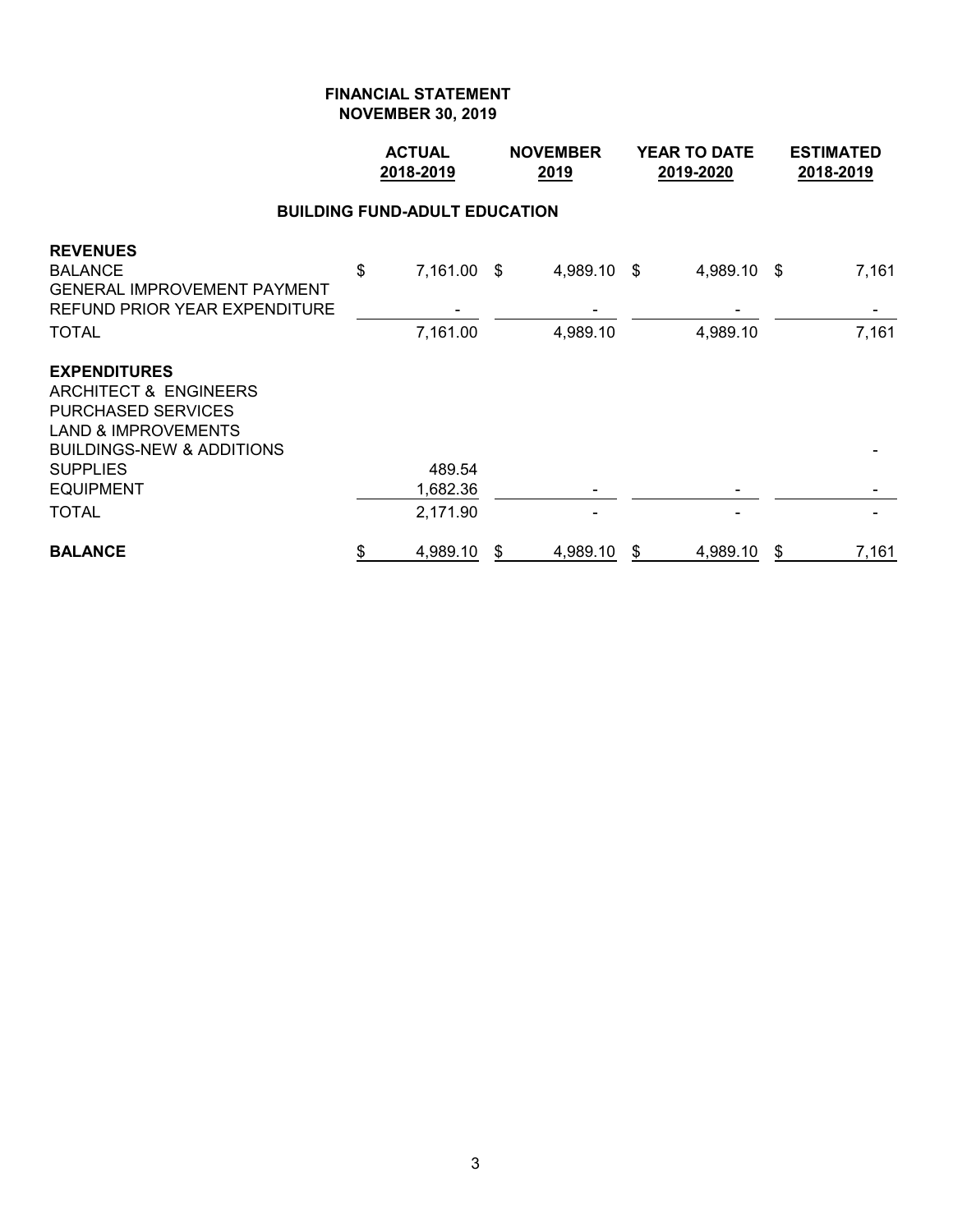|                           | <b>ACTUAL</b><br>2018-2019 |                         |     | <b>NOVEMBER</b><br>2019 | <b>YEAR TO DATE</b><br>2019-2020 |                   |      | <b>ESTIMATED</b><br>2019-2020 |  |
|---------------------------|----------------------------|-------------------------|-----|-------------------------|----------------------------------|-------------------|------|-------------------------------|--|
|                           |                            | <b>FEDERAL PROGRAMS</b> |     |                         |                                  |                   |      |                               |  |
| <b>REVENUES</b>           |                            |                         |     |                         |                                  |                   |      |                               |  |
| <b>BALANCE</b>            | $\mathbb{S}$               | 212,872.68              | -\$ | $(66,937.47)$ \$        |                                  | 190,486.36        | - \$ | 190,486                       |  |
| TITLE I,                  |                            | 1,433,494.60            |     | 135,043.65              |                                  | 981,512.60        |      | 1,945,112                     |  |
| ARKANSAS MEDICAID PROGRAM |                            | 101,575.92              |     | 13,211.44               |                                  | 31,631.40         |      | 73,720                        |  |
| TITLE VI-B,               |                            | 1,205,289.23            |     | 99,848.95               |                                  | 389,439.96        |      | 1,312,055                     |  |
| <b>ARMAC</b>              |                            | 217,267.31              |     |                         |                                  | 105,053.82        |      |                               |  |
| TITLE I, MIGRANT          |                            | 163,667.95              |     | 9,739.16                |                                  | 29,414.61         |      | 145,321                       |  |
| <b>TITLE IIA</b>          |                            | 219,852.00              |     |                         |                                  |                   |      | 291,532                       |  |
| <b>TITLE III</b>          |                            | 71,350.51               |     | 8,006.64                |                                  | 47,346.20         |      | 73,282                        |  |
| TITLE IV                  |                            | 94,231.75               |     |                         |                                  | 14,042.48         |      | 121,083                       |  |
| <b>ROTC REIMBURSEMENT</b> |                            | 12,771.81               |     | 1,965.24                |                                  | 6,290.53          |      | 22,362                        |  |
| <b>ADULT ED</b>           |                            | 106,193.63              |     |                         |                                  | 7,942.94          |      | 143,415                       |  |
| <b>TOTAL</b>              |                            | 3,838,567.39            |     | 200,877.61              |                                  | 1,803,160.90      |      | 4,318,368                     |  |
| <b>EXPENDITURES</b>       |                            |                         |     |                         |                                  |                   |      |                               |  |
| <b>TITLE I</b>            |                            | 1,799,272.71            |     | 83,547.11               |                                  | 1,059,601.26      |      | 2,343,685                     |  |
| ARKANSAS MEDICAID PROGRAM |                            | 120,644.64              |     | 579.80                  |                                  | 20,917.40         |      | 130,000                       |  |
| <b>ARMAC</b>              |                            | 107,213.98              |     | 12,676.05               |                                  | 82,030.53         |      | 134,206                       |  |
| <b>TITLE VI-B</b>         |                            | 1,205,289.23            |     | 124,933.93              |                                  | 511,960.68        |      | 1,312,055                     |  |
| TITLE I, MIGRANT          |                            | 163,667.95              |     | 9,132.29                |                                  | 38,405.42         |      | 145,321                       |  |
| <b>ROTC</b>               |                            | 12,771.81               |     | 2,150.44                |                                  | 8,601.76          |      | 22,362                        |  |
| <b>ADULT EDUCATION</b>    |                            | 106,193.63              |     | 13,174.29               |                                  | 66,171.50         |      | 143,415                       |  |
| <b>TITLE III</b>          |                            | 72,018.33               |     | 3,841.20                |                                  | 48,518.40         |      | 73,282                        |  |
| TITLE IV                  |                            | 61,008.75               |     |                         |                                  | 16,111.45         |      | 14,042                        |  |
| <b>TOTAL</b>              |                            | 3,648,081.03            |     | 250,035.11              |                                  | 1,852,318.40      |      | 4,318,368                     |  |
| <b>BALANCE</b>            | \$                         | 190,486.36              | \$  | (49, 157.50)            | \$                               | $(49, 157.50)$ \$ |      |                               |  |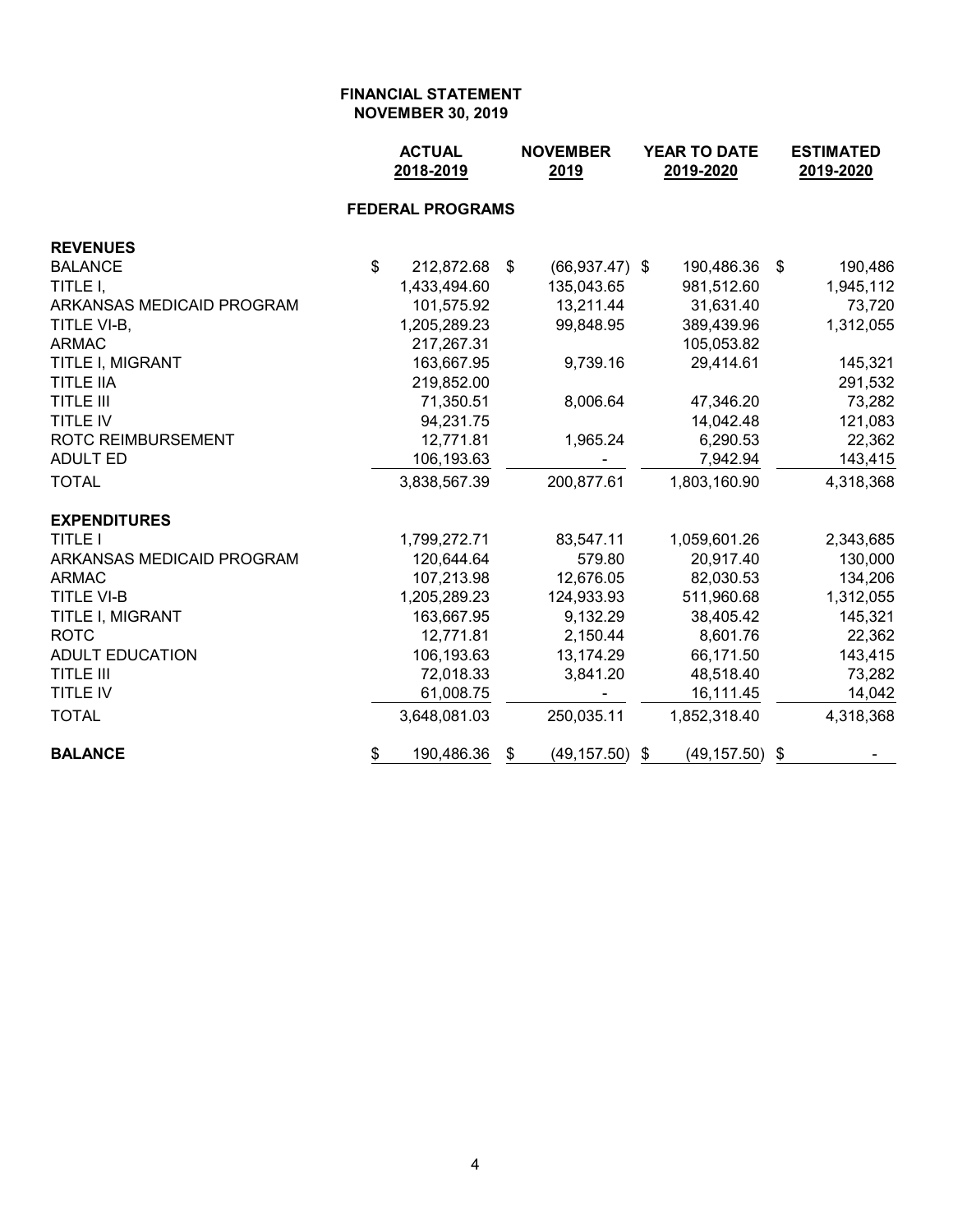|                                    |                             | <b>ACTUAL</b><br><b>NOVEMBER</b><br>2018-2019<br>2019 |    |                 | YEAR TO DATE<br>2019-2020 |                 |     | <b>ESTIMATED</b><br>2019-2020 |  |  |  |
|------------------------------------|-----------------------------|-------------------------------------------------------|----|-----------------|---------------------------|-----------------|-----|-------------------------------|--|--|--|
|                                    | <b>SCHOOL LUNCH PROGRAM</b> |                                                       |    |                 |                           |                 |     |                               |  |  |  |
| <b>REVENUES</b>                    |                             |                                                       |    |                 |                           |                 |     |                               |  |  |  |
| <b>BALANCE</b>                     | \$                          | 840,932.29                                            | \$ | 712,495.68      | \$                        | 857,133.54      | -\$ | 857,134                       |  |  |  |
| <b>LUNCH &amp; BREAKFAST SALES</b> |                             | 319,386.90                                            |    | 38,878.38       |                           | 151,743.16      |     | 312,500                       |  |  |  |
| <b>REIMBURSEMENT</b>               |                             | 2,193,899.87                                          |    | 256,350.95      |                           | 620,257.03      |     | 2,170,000                     |  |  |  |
| <b>LOANS RECEIVED (REPAID)</b>     |                             |                                                       |    |                 |                           |                 |     |                               |  |  |  |
| <b>OTHER INCOME</b>                |                             | 127,847.12                                            |    | 7,032.00        |                           | 45,296.52       |     | 203,855                       |  |  |  |
| <b>TOTAL</b>                       |                             | 3,482,066.18                                          |    | 1,014,757.01    |                           | 1,674,430.25    |     | 3,543,489                     |  |  |  |
| <b>EXPENDITURES</b>                |                             |                                                       |    |                 |                           |                 |     |                               |  |  |  |
| <b>SALARIES</b>                    |                             | 1,239,614.90                                          |    | 106,365.34      |                           | 448,468.03      |     | 1,302,060                     |  |  |  |
| <b>BENEFITS</b>                    |                             | 348,695.80                                            |    | 30,439.86       |                           | 127,968.24      |     | 370,155                       |  |  |  |
| <b>FOOD PURCHASES</b>              |                             | 905,954.92                                            |    | 107,435.88      |                           | 267,024.53      |     | 1,032,705                     |  |  |  |
| <b>OTHER EXPENSES</b>              |                             | 130,667.02                                            |    | 4,578.35        |                           | 65,031.87       |     | 131,000                       |  |  |  |
| <b>TOTAL</b>                       |                             | 2,624,932.64                                          |    | 248,819.43      |                           | 908,492.67      |     | 2,835,920                     |  |  |  |
| <b>BALANCE</b>                     | \$                          | 857,133.54                                            | \$ | 765,937.58      | $\boldsymbol{\mathsf{S}}$ | 765,937.58      |     | 707,569                       |  |  |  |
| <b>TOTAL BALANCES</b>              |                             | \$13,356,020.38                                       |    | \$14,391,764.67 |                           | \$14,391,764.67 |     | \$12,356,586.00               |  |  |  |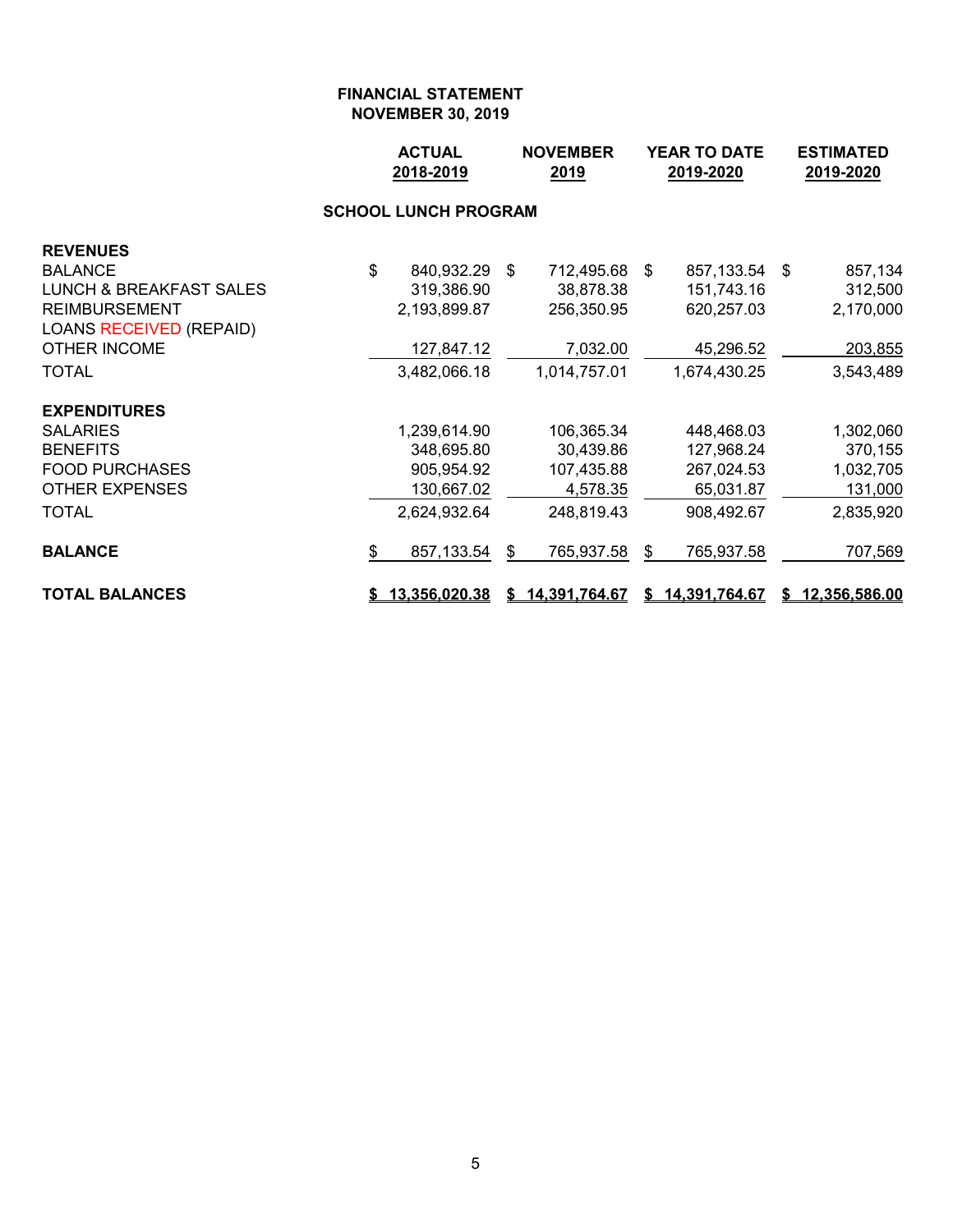| <b>ACTUAL</b> | <b>NOVEMBER</b> | <b>YEAR TO DATE</b> |
|---------------|-----------------|---------------------|
| 2018-2019     | 2019            | 2019-2020           |

# **SCHOOL ACTIVITY ACCOUNTS**

| <b>REVENUES</b>                 |                  |    |                   |    |                   |
|---------------------------------|------------------|----|-------------------|----|-------------------|
| <b>BALANCE</b>                  | \$<br>624,151.40 | -S | 610,049.39        | S. | 614,405.62        |
| <b>ADMISSIONS</b>               | 188,673.20       |    | 15,252.60         |    | 85,643.40         |
| SCHOOL SPONSORED SALES          | 144,181.02       |    | 8,275.98          |    | 63,354.65         |
| STUDENT SPONSORED SALES         | 225,418.28       |    | 35,652.09         |    | 108,260.44        |
| OTHER STUDENT ACTIVITIES        | 185,516.55       |    | 2,630.24          |    | 79,274.93         |
| OTHER COMMUNITY SERVICES        | 20,807.21        |    |                   |    | 3,919.28          |
| <b>PRIVATE CONTRIBUTIONS</b>    | 191,598.20       |    | (11, 399.84)      |    | 16,791.16         |
| <b>MISCELLANEOUS</b>            | 19,618.78        |    | 21.00             |    | 1,761.07          |
| TOTAL                           | 1,599,964.64     |    | 660,481.46        |    | 973,410.55        |
| <b>EXPENDITURES</b>             |                  |    |                   |    |                   |
| <b>PURCHASES SERVICES</b>       | 252,475.61       |    | 25,226.21         |    | 112,905.09        |
| <b>SUPPLIES &amp; MATERIALS</b> | 623,438.97       |    | 50,394.67         |    | 253,316.37        |
| <b>FIXED ASSETS</b>             | 24,069.09        |    | 8,000.00          |    | 17,138.36         |
| <b>DUES &amp; FEES</b>          | 85,575.35        |    | 1,826.10          |    | 15,016.25         |
|                                 | 985,559.02       |    | 85,446.98         |    | 398,376.07        |
| <b>BALANCE</b>                  | \$<br>614,405.62 | S  | <u>575,034.48</u> | S  | <u>575,034.48</u> |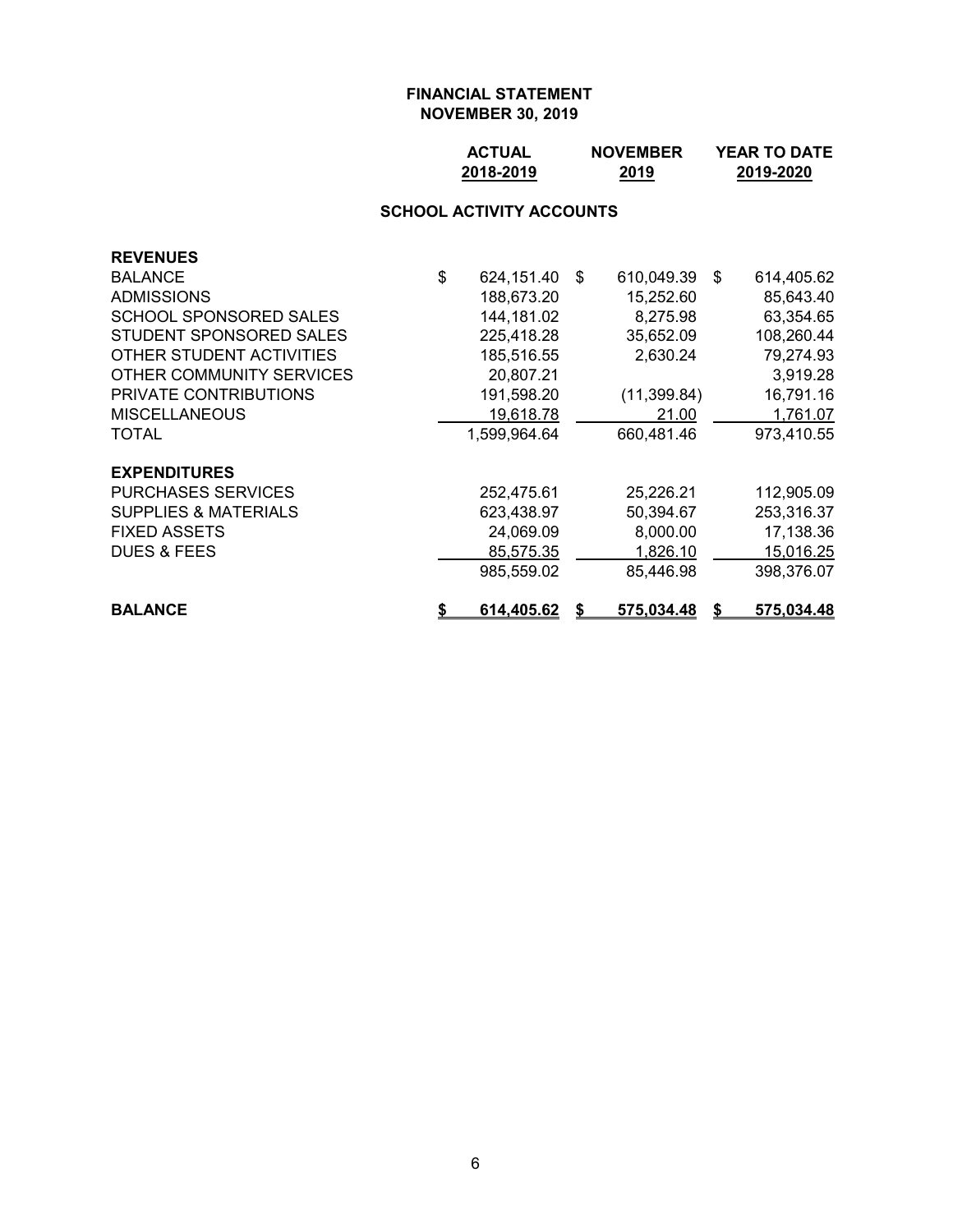#### **CITIZENS BANK ACCOUNT BALANCES NOVEMBER 30, 2019**

CHECKING ACCOUNT #0376886401 \$ 6,469,255.97

### **SCHEDULE OF INVESTMENTS NOVEMBER 30, 2019**

PURCHASED CERTIFICATE OF DEPOSIT 9/04/2019 IN THE AMOUNT OF \$5,674,807.22AT A RATE OF 1.16% MATURING 12/04/2019 **\$** 5,674,807.22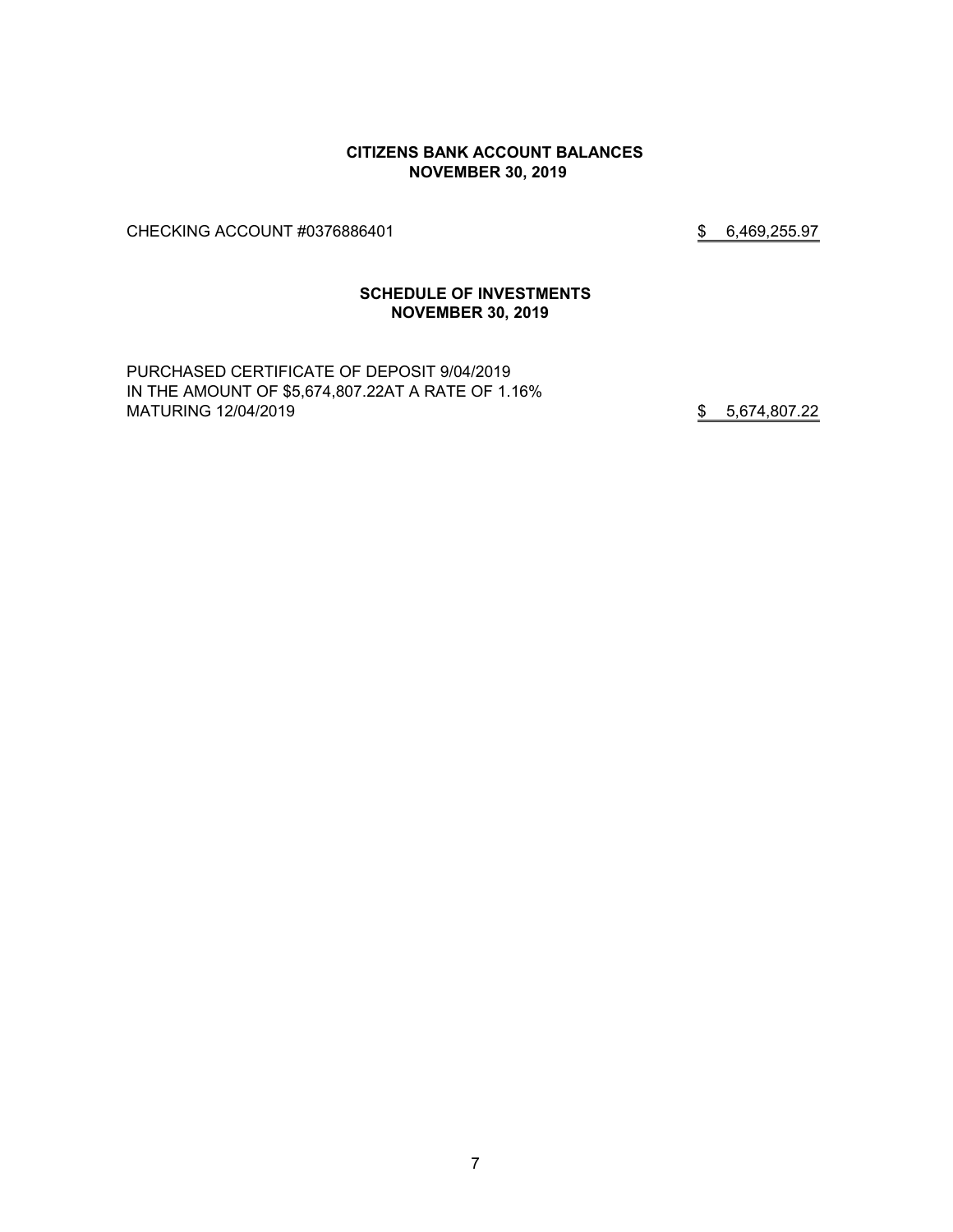# **MISCELLANEOUS INCOME ACCOUNT ANALYSIS NOVEMBER 2019**

| <b>OPERATING FUNDS</b>                    | <b>NOVEMBER</b> | YEAR TO DATE     |
|-------------------------------------------|-----------------|------------------|
| <b>G/T ADVANCED PLACEMENT</b>             |                 |                  |
| ARVEST GRANT - BASEBALL                   |                 | 2,500.00         |
| <b>RISE ACADEMY</b>                       |                 |                  |
| PRIVATE DONATIONS                         |                 |                  |
| BASKETBALL REIMBURSE SCORING TABLE        | 6,000.00        | 12,000.00        |
| EARLY CARE & EDUCATION GRANT              |                 |                  |
| AR SCHOOL RECOGNITION                     | 70,200.00       | 70,200.00        |
| GENERAL IMPROVEMENT FUND GRANT-ADULT ED   |                 |                  |
| NEW CTE PROGRAM START UP GRANTS           |                 |                  |
| FACILITIES & TRANSPORTATION REIMBURSEMENT | 2,564.02        | 5,787.34         |
| PERCENTAGE THEATER ADMISSIONS             |                 |                  |
| <b>MASCOT ROYALTIES</b>                   | 992.58          | 992.58           |
| <b>HALL OF HONOR</b>                      |                 | 600.00           |
| <b>REIMBURSEMENT FEES</b>                 |                 |                  |
| PRIOR YEAR LUNCH CHARGES                  |                 | 920.45           |
| <b>GAME &amp; FISH GRANT</b>              |                 |                  |
| <b>REFUND PRIOR YEAR EXPENSES</b>         | 514.28          | 38,498.47        |
| CAREER NEW PROGRAM START UP               |                 |                  |
| EMPLOYEE JURY/SUBPOENA FEES               | 100.00          | 225.00           |
| HANNA OIL-GAS & ROYALTY                   |                 | 1.00             |
| STEPHENS PRODUCTION-GAS ROYALTIES         |                 | 66.14            |
| WAELDER OIL & GAS-GAS ROYALTIES           |                 |                  |
| <b>XTO ENERGY-GAS ROYALTY</b>             | 184.00          | 977.37           |
| SALE OF FIXED ASSETS & SUPPLIES           |                 | 5,121.00         |
| <b>REBATE</b>                             |                 |                  |
| ATU-REIMBURSEMENT CONCURRENT CREDIT       |                 |                  |
| <b>JATC-FEES</b>                          |                 |                  |
| PAYROLL REIMBURSEMENT-TRANSFER            | 11,107.27       | 11,107.27        |
| FEDERAL FLOOD CONTROL                     |                 | 92.63            |
| FEDERAL MINERAL LEASE                     |                 | 5.90             |
| PROPERTY DAMAGES REIMBURSEMENTS           |                 |                  |
| <b>ETS HONORARIUM</b>                     |                 |                  |
| <b>USAC E-RATE</b>                        |                 |                  |
| <b>BLUEBIRD WNC445 SPECTRUM LEASE</b>     |                 | 13,995.00        |
| <b>PHOTOGRAPHY</b>                        |                 |                  |
|                                           |                 |                  |
| <b>TOTAL</b>                              | \$<br>91,662.15 | 163,090.15<br>\$ |